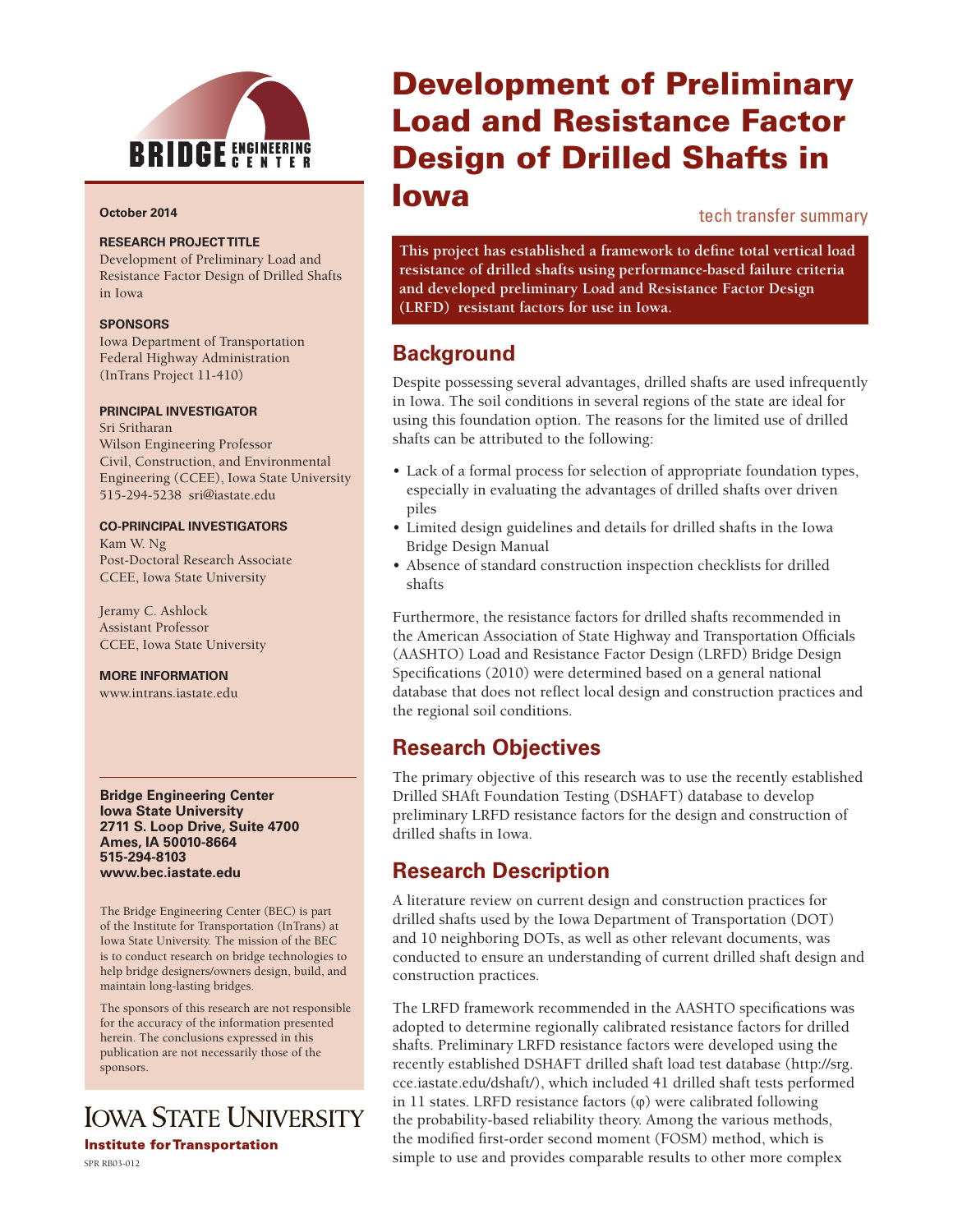methods, was selected to determine resistance factors for total resistance (R) and side resistance  $(R_{\rm s})$  as well as end bearing resistance  $(R_p)$  for four different geomaterials (i.e., clay, sand, intermediate geomaterial/IGM, and rock).

To illustrate the potential success of using drilled shafts in Iowa, the design procedures of drilled shaft foundations were examined and the advantages of drilled shafts over driven piles were assessed in two case studies.

## **Key Findings**

Resistance factors for each resistance component (i.e., side resistance, end bearing, and total resistance) and each geomaterial type were determined based on the following failure criteria:

- Maximum measured load reported in the load test reports
- 1-in. top displacement
- 5% of shaft diameter for top displacement

The table in this summary summarizes the recommended regionally calibrated resistance factors based on the 1-in. top displacement criterion.

To determine measured total resistances corresponding to the performance-based failure criteria, three improved procedures are proposed for three different shaft load-test failure types (i.e., Cases A, B, and C) to generate and extrapolate equivalent top load-displacement curves. This was necessary because the O-cell test does not usually fully mobilize both the side resistance and end bearing (as shown in the figure in this summary), unless multiple O-cells are used, which is prohibitively expensive.

Case A refers to tests in which side resistance is fully mobilized but end-bearing is not, while Case B refers to the opposite case in which only the end bearing is fully mobilized. In Case C, neither the side resistance nor the end bearing are fully mobilized.

Compared to the resistance factors recommended in the National Cooperative Highway Research Program (NCHRP) reports and from AASHTO (2010), regional calibration produces higher resistance factors and efficiency factors, except for the side resistance components in clay and sand.

Comprehensive tables and figures, as well as summaries of the major outcomes of the research, are provided in the final report for this project. An example is shown in the table in this summary.

### **Implementation Readiness and Benefits**

The following notable benefits to the bridge foundation design were attained in this phase of the project:

- A preliminary LRFD design procedure for drilled shafts was established to ensure a uniform design of bridges across Iowa
- The cost-competitiveness of drilled shafts was demonstrated as an alternative deep foundation solution in Iowa
- Regionally calibrated resistance factors were developed for drilled shafts in Iowa, reflecting local design and construction practices and regional soil conditions



*Calculated equivalent top load-displacement curve from an O-cell test*